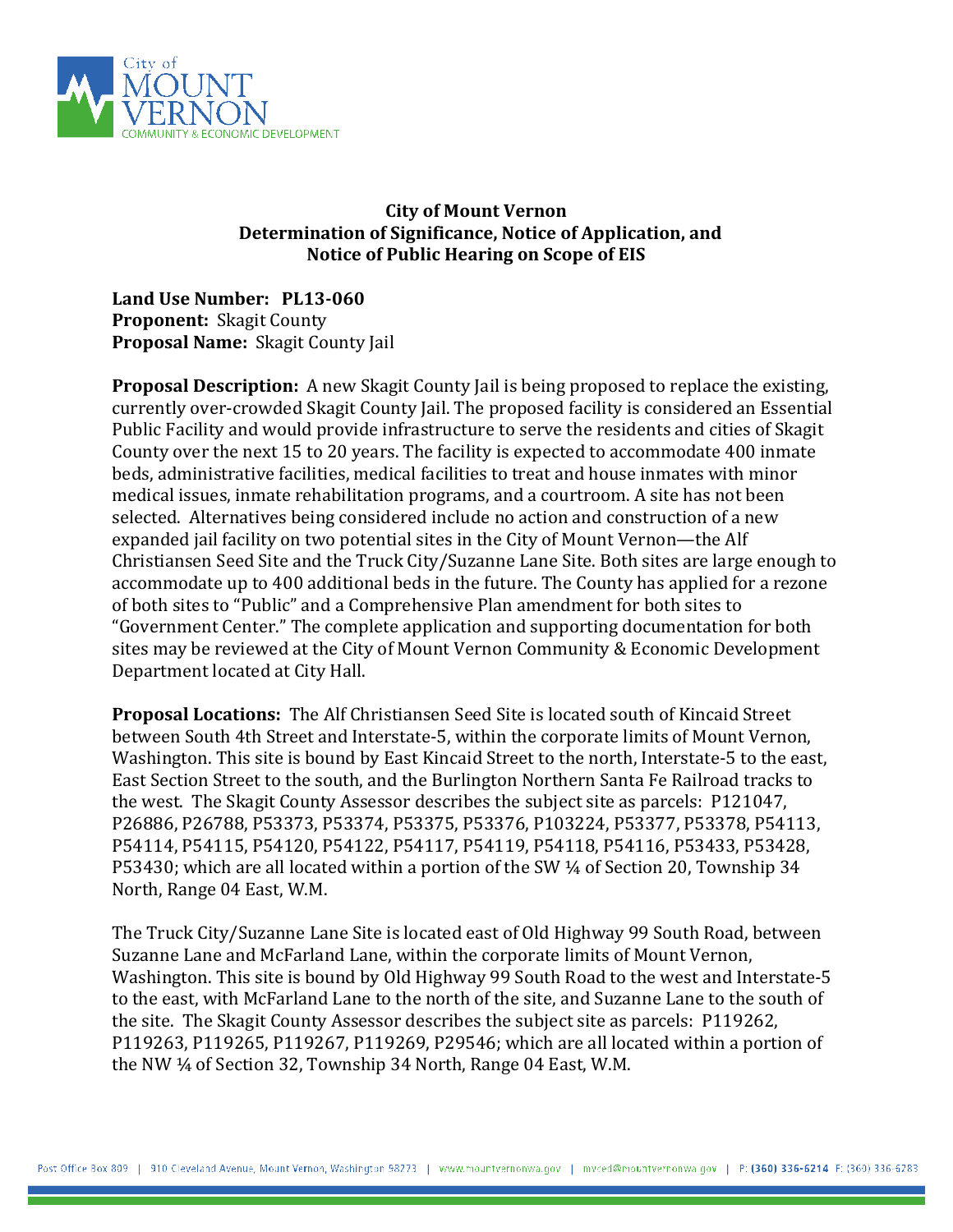**Lead Agency:** The City of Mount Vernon and Skagit County are co-lead agencies. The City of Mount Vernon is the nominal lead agency and is responsible for complying with the duties of the lead agency (WAC 197-11-944).

**Environmental Impact Statement (EIS):** The applicant has agreed to prepare an EIS. The EIS is likely to include the following topics: proposal description, land use, aesthetics, cultural resources, soils, and transportation. Technical studies addressing transportation and cultural resources will likely be prepared.

**Scoping:** Agencies, affected tribes, and members of the public are invited to comment on the scope of the EIS and the Notice of Application. You may comment on alternatives, mitigation measures, probable significant adverse impacts, and licenses or other approvals that may be required. The method and deadline for giving us your comments is by (1) submitting your written comments to the Responsible Official by 5:00 pm on August 20, 2013, AND/OR (2) presenting oral comments at the public hearing.

**Permits/Review Requested:** Comprehensive Plan amendment and associated rezone; State Environmental Policy Act (SEPA) review; Essential Public Facility review.

**OTHER PERMITS THAT MAY BE REQUIRED:** None known for this land use designation change. However, should the applicant wish to proceed with siting a jail facility on the subject site, the Essential Public Facilities Process (CUP), Fill & Grade, Building Permit, Floodplain Development Permit, Traffic Concurrency, and Utility and Right-of-Way Permits will all be required.

**Land Use:** The Comprehensive Plan designation of the Alf Christianson Seed Site is Commercial-Industrial (CI); the existing zoning designation is General Commercial (C-2). The Comprehensive Plan and zoning designation of the Truck City Site are both Commercial-Limited Industrial (C-L).

**PUBLIC HEARING: A public hearing will be held before the Responsible Official on Tuesday, August 13, 2013, from 4:00 pm to 6:30 pm at the Commissioners Hearing Room, Skagit County Administrative Building, 1800 Continental Place, Mount Vernon, Washington, 98273.**

**Responsible Official and Contact Person:**

 Jana Hanson Director, Community and Economic Development P.O. Box 809 Mount Vernon, WA 98273 [janah@mountvernonwa.gov](mailto:janah@mountvernonwa.gov)

DATE EXAMPLE EXAMPLE SIGNATURE